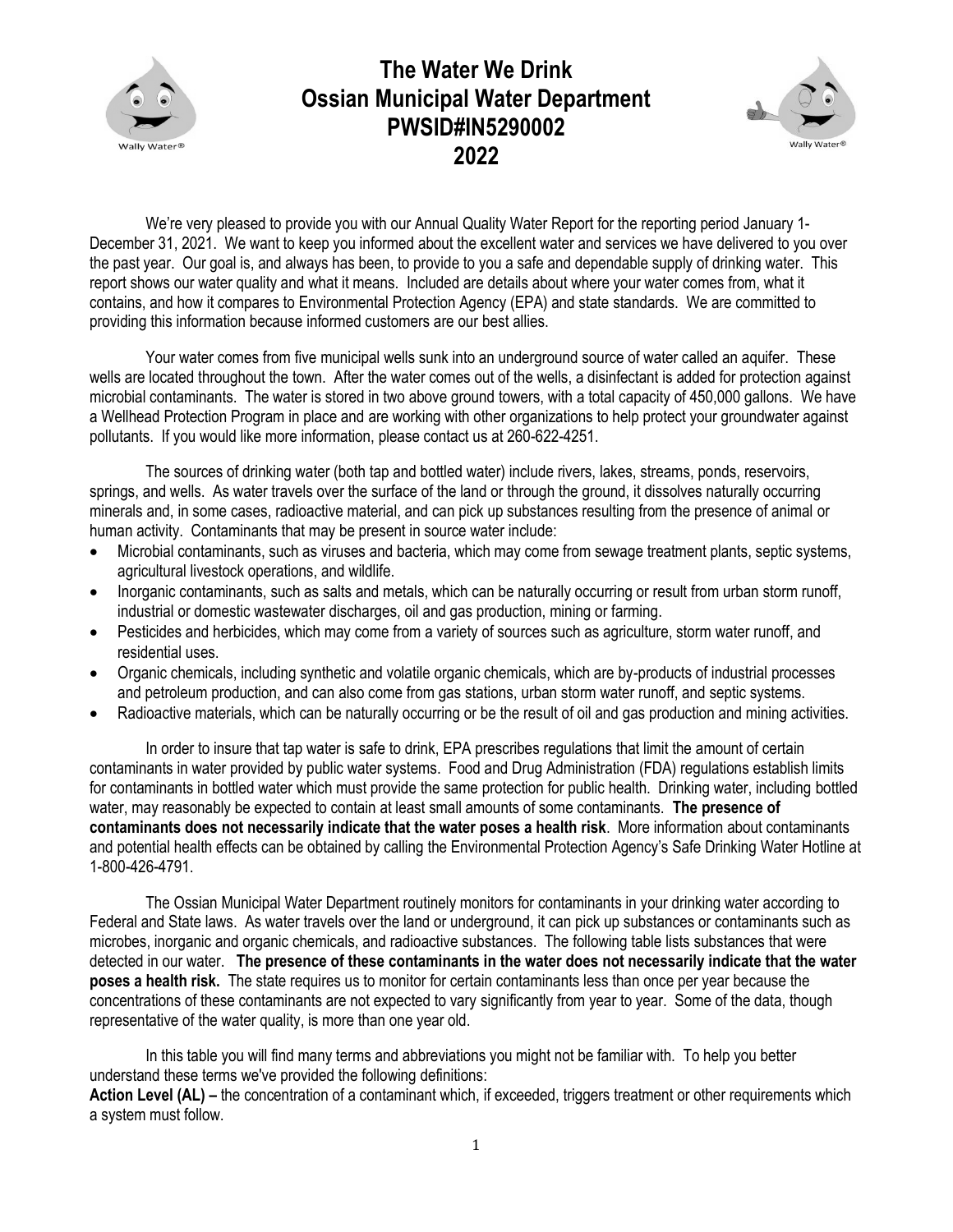**Below Detection Limit (BDL) -** The detection limit of an analytical method tells how low a concentration can be said to be measured.

**Parts per million (ppm) or Milligrams per liter (mg/l***)* - one part per million corresponds to one minute in two years or a single penny in \$10,000.

**Parts per billion (ppb) or Micrograms per liter** - one part per billion corresponds to one minute in 2,000 years, or a single penny in \$10,000,000.

**Picocuries per liter (pCi/L)** - picocuries per liter is a measure of the radioactivity in water.

**Maximum Contaminant Level** - The "Maximum Allowed" (MCL) is the highest level of a contaminant that is allowed in drinking water. MCLs are set as close to the MCLGs as feasible using the best available treatment technology.

**Maximum Contaminant Level Goal** - The "Goal" (MCLG) is the level of a contaminant in drinking water below which there is no known or expected risk to health. MCLGs allow for a margin of safety.

**Maximum Residual Disinfectant Level (MRDL) –** The highest level of a disinfectant allowed in drinking water. There is convincing evidence that addition of a disinfectant is necessary for control of microbial contaminants.

**Maximum Residual Disinfectant Level Goal (MRDLG)** – The level of a drinking water disinfectant below which there is no known or expected risk to health. MRDLGs do not reflect the benefits of the use of disinfectants to control microbial contaminants.

**Non-Detects (ND)** – Laboratory analysis indicates that the constituent is not present.

| <b>TEST RESULTS</b>                                         |                         |                                            |              |                |                |                                                                                                                                          |  |  |  |  |  |
|-------------------------------------------------------------|-------------------------|--------------------------------------------|--------------|----------------|----------------|------------------------------------------------------------------------------------------------------------------------------------------|--|--|--|--|--|
| <b>Contaminant</b>                                          | <b>Violation</b><br>Y/N | <b>Highest</b><br>Level<br><b>Detected</b> | <b>Units</b> | <b>MCLG</b>    | <b>MCL</b>     | <b>Likely Source of</b><br>Contamination                                                                                                 |  |  |  |  |  |
| <b>Disinfection Byproducts and Precursors (August 2020)</b> |                         |                                            |              |                |                |                                                                                                                                          |  |  |  |  |  |
| <b>Total Trihalomethanes</b><br>(TTHM)<br>Range 8-8         | No                      | 8                                          | ppb          | N/A            | 80             | Byproduct of drinking water<br>disinfection                                                                                              |  |  |  |  |  |
| <b>Radiological Contaminants (October 2019)</b>             |                         |                                            |              |                |                |                                                                                                                                          |  |  |  |  |  |
| Gross Alpha<br>Range -0.79-4.4                              | No                      | 4.4                                        | pCi/L        | 0              | 15             | Erosion of natural deposits                                                                                                              |  |  |  |  |  |
| Radium, Combined<br>226/228<br>Range 1-2                    | No                      | $\overline{2}$                             | pCi/L        | 0              | 5              | Erosion of natural deposits                                                                                                              |  |  |  |  |  |
| Uranium<br>Range 0.4619-0.9387                              | No                      | 0.9387                                     | ug/l         | 0              | 30             | Erosion of natural deposits                                                                                                              |  |  |  |  |  |
| Beta/Photon emitters<br>Range 1.9-4                         | $\overline{N}$          | $\overline{4}$                             | mrem/yr      | 0              | 4              | Decay of natural and man-<br>made deposits                                                                                               |  |  |  |  |  |
| Inorganic Contaminants (May & July 2020-2021)               |                         |                                            |              |                |                |                                                                                                                                          |  |  |  |  |  |
| Arsenic (2021)<br>Range 2.5-3.9                             | <b>No</b>               | 3                                          | ppb          | 0              | 10             | Erosion of natural<br>deposits; runoff from<br>orchards; runoff from<br>glass and electronics<br>production wastes                       |  |  |  |  |  |
| Barium<br>Range .011-.013                                   | <b>No</b>               | 0.013                                      | ppm          | $\overline{2}$ | $\overline{2}$ | Discharge of drilling<br>wastes; discharge from<br>metal refineries; erosion<br>of natural deposits                                      |  |  |  |  |  |
| Fluoride<br>Range 0.6-0.9                                   | <b>No</b>               | .09                                        | ppm          | 4              | 4              | Erosion of natural<br>deposits; water additive<br>which promotes strong<br>teeth; discharge from<br>fertilizer and aluminum<br>factories |  |  |  |  |  |